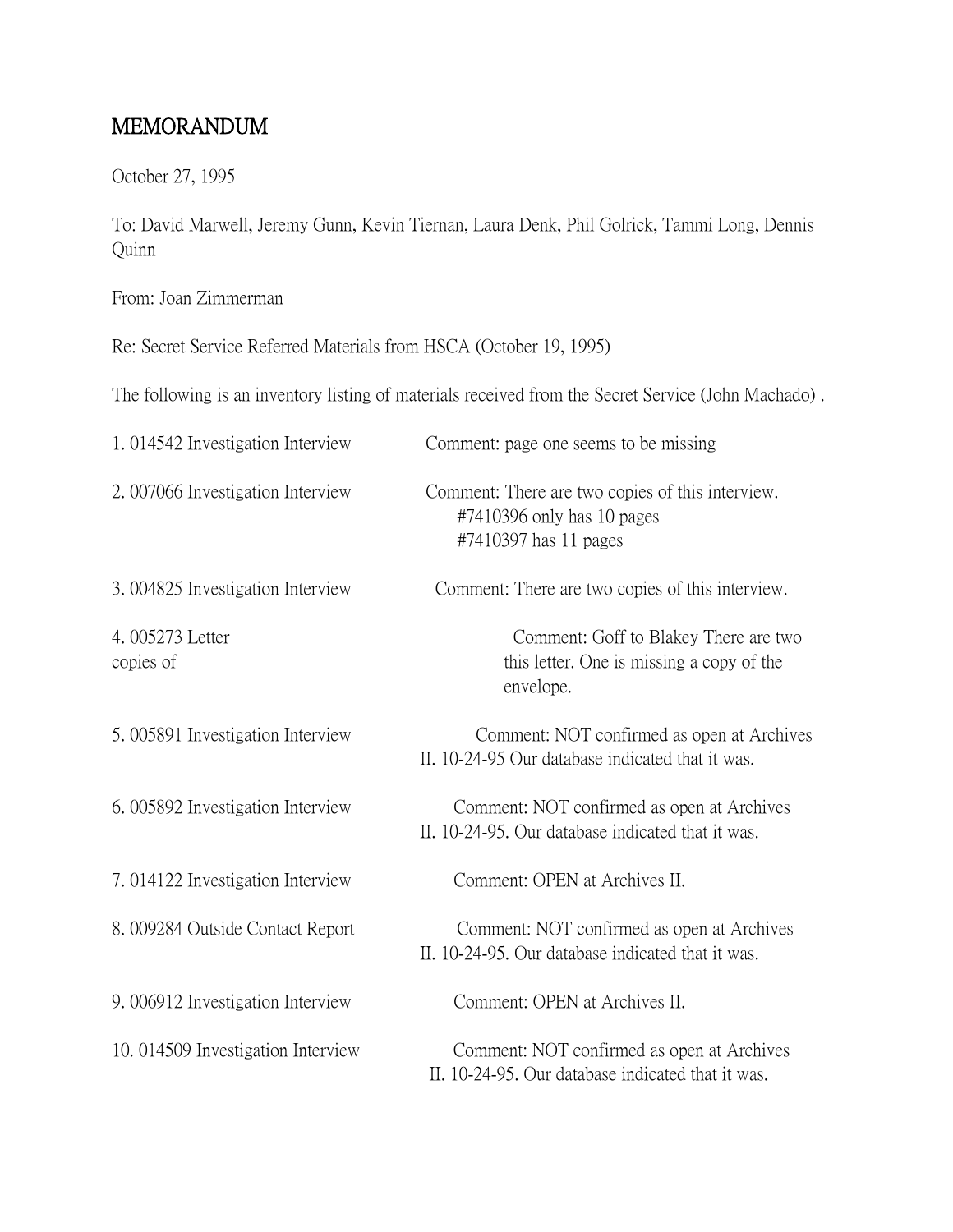| 11. Individuals Listed by PR<br>No File Number<br>258 | Comment: pages numbered 140-279 (page)<br>is missing) and 280-413 (page 321 is missing).<br>Total: 270 pages.   |
|-------------------------------------------------------|-----------------------------------------------------------------------------------------------------------------|
| 12.010406 Investigation Interview                     | Comment: There are two copies. On one the copy<br>of the routing slip is missing.                               |
| 13.009377 Investigation Interview                     | Comment:                                                                                                        |
| 14.008482 Investigation Interview                     | Comment: There are two copies. On one the copy<br>of the routing slip is missing.                               |
| 15.007995 Investigation Interview                     | Comment: There seem to be pages missing after                                                                   |
| 16.007996 Investigative Interview                     | p. 2.<br>Comment:                                                                                               |
| 17.005538 Outside Contact Report                      | Comment:                                                                                                        |
| 18.006784 Outside Contact Report                      | Comment:                                                                                                        |
| 19. 012998 Investigation Interview                    | Comment:                                                                                                        |
| 20. 008483 Investigation Interview                    | Comment:                                                                                                        |
| 21.002692 Letter                                      | Comment: Blakey to Golden. List of addresses<br>attached                                                        |
| 22.004119 Letter<br>Yellow post-it                    | Comment: Goff to Blakey.<br>suggests that Secret Service legal counsel<br>advised checking current<br>addresses |
| 23. 009399 Investigation Interview                    | Comment:                                                                                                        |
| 24. 009442 Investigation Interview                    | Comment:                                                                                                        |
| 25.010695 Investigation Interview                     | Comment:                                                                                                        |
| 26.008129 Letter                                      | Comment:<br>Blakey to Goff                                                                                      |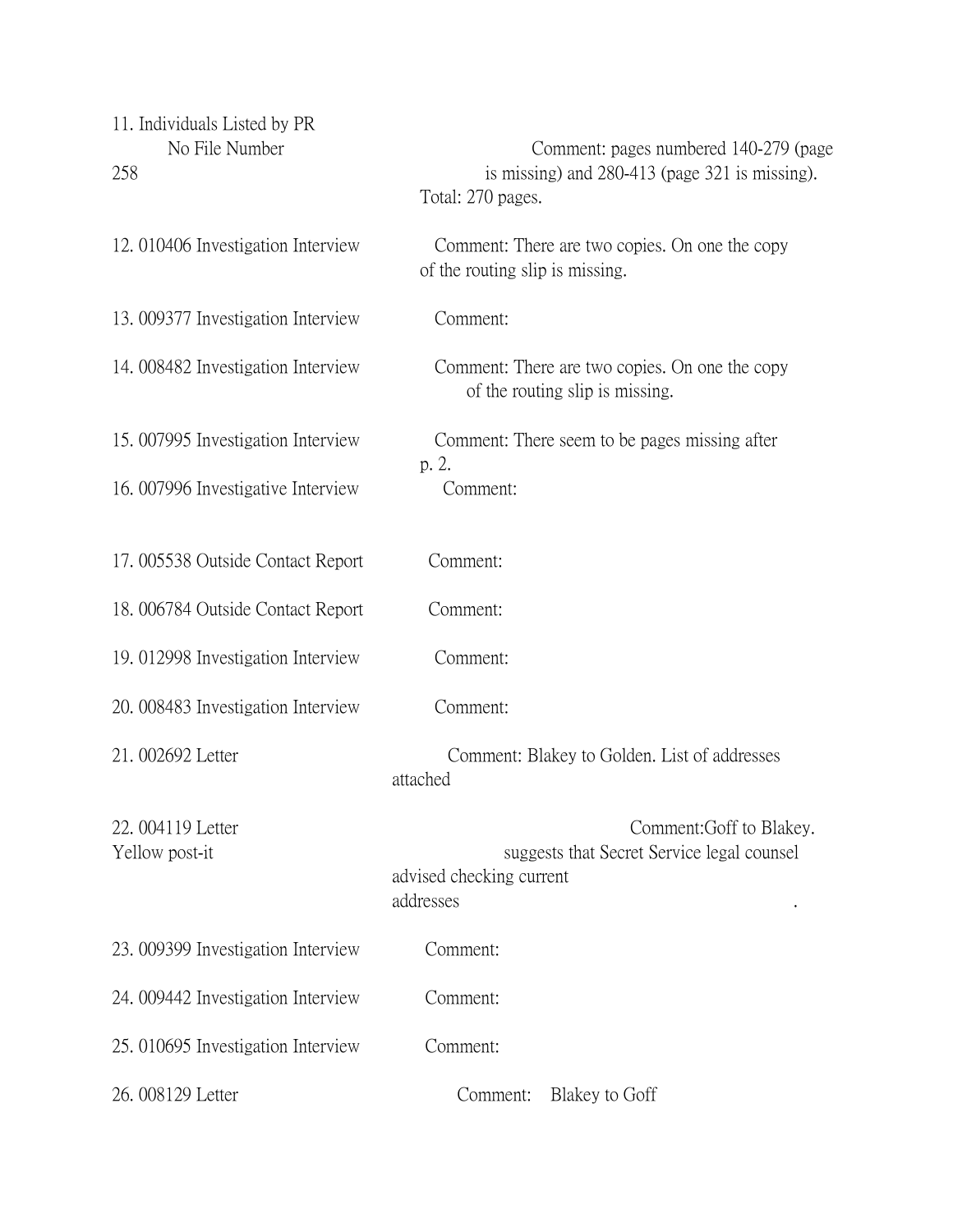| 27.002630 Receipt                 | Comment:                                                   |
|-----------------------------------|------------------------------------------------------------|
| 28.008429 Reports<br>same         | Comment: Two different reports have the<br>number.         |
| 29. 008136 Dineen Report          | Comment:                                                   |
| 30. 006852 Dineen Report          | Comment: With attachments                                  |
| 31.08137 Dineen Notes             | Comment: Handwritten                                       |
| 32.006256 Briefing Paper          | Comment: Three different reports have the same<br>number.  |
| 33.015052 Investigative Interview | Comment: Report                                            |
| 34.006256 Briefing Paper          | Comment:                                                   |
| 35.008136 Investigative Report    | Comment:                                                   |
| 36. 006262 Protective Report      | Comment:                                                   |
| 37.008429 Investigation           | Comment:                                                   |
| 38.008581 Investigation           | Comment: Two separate reports with same<br>number          |
| 39. 014588 Dineen Report          | Comment: Two copies--one does not have<br>routing slip     |
| 40. No number                     | Comment: Agent addresses                                   |
| 41.650.0                          | Comment: Agent addresses                                   |
| 42. USSS Briefing Books           | Comment: Outside Contact Report and an<br>Interview Report |
| 43.008968 Investigation Interview | Comment:                                                   |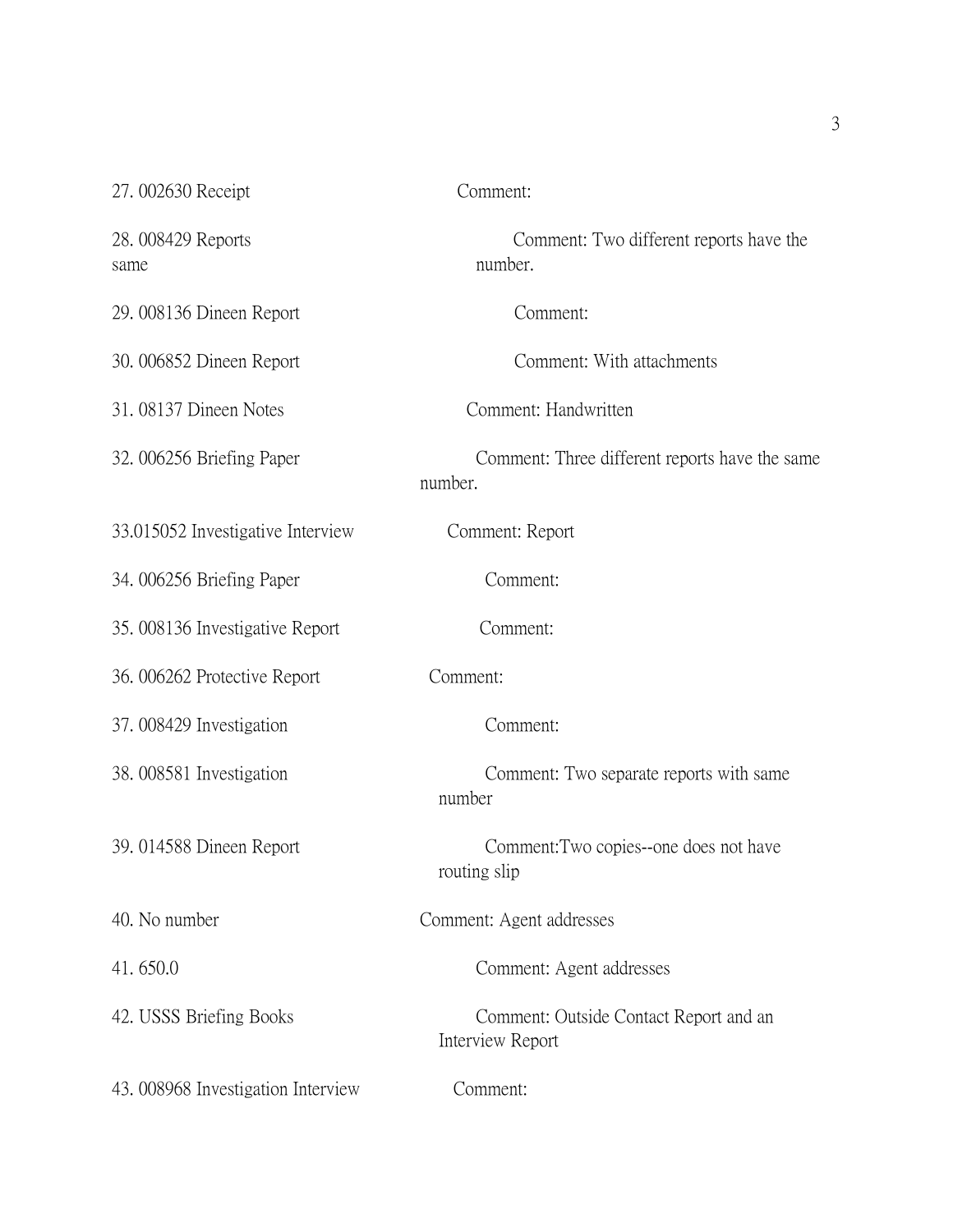44. 008942 Letter Comment: Goff to Blakey

| Investigation Interview<br>45.008964                                  | Comment:                                               |
|-----------------------------------------------------------------------|--------------------------------------------------------|
| 46.009370 Investigation Interview<br>47.008024 Outside Contact Report | Comment:<br>Comment:                                   |
| 48.004828 Investigation Interview                                     | Comment: Two copies. Page 1 is missing on<br>one copy. |
| 49.007064 Investigation Interview                                     | Comment:                                               |
| 50.005890 Investigation Interview                                     | Comment:                                               |
| 51.005893 Investigation Interview                                     | Comment:                                               |
| 52.005711 Investigation Interview                                     | Comment:                                               |
| 53, 005230 Letter                                                     | Comment: Blakey to Goff                                |

Note: 005439 was on John Machado's list of October 20, 1995, but it was not in the redwell he delivered. Joe Freeman checked the status of this document, and he reported on October 24, 1995, that it is OPEN at Archives II.